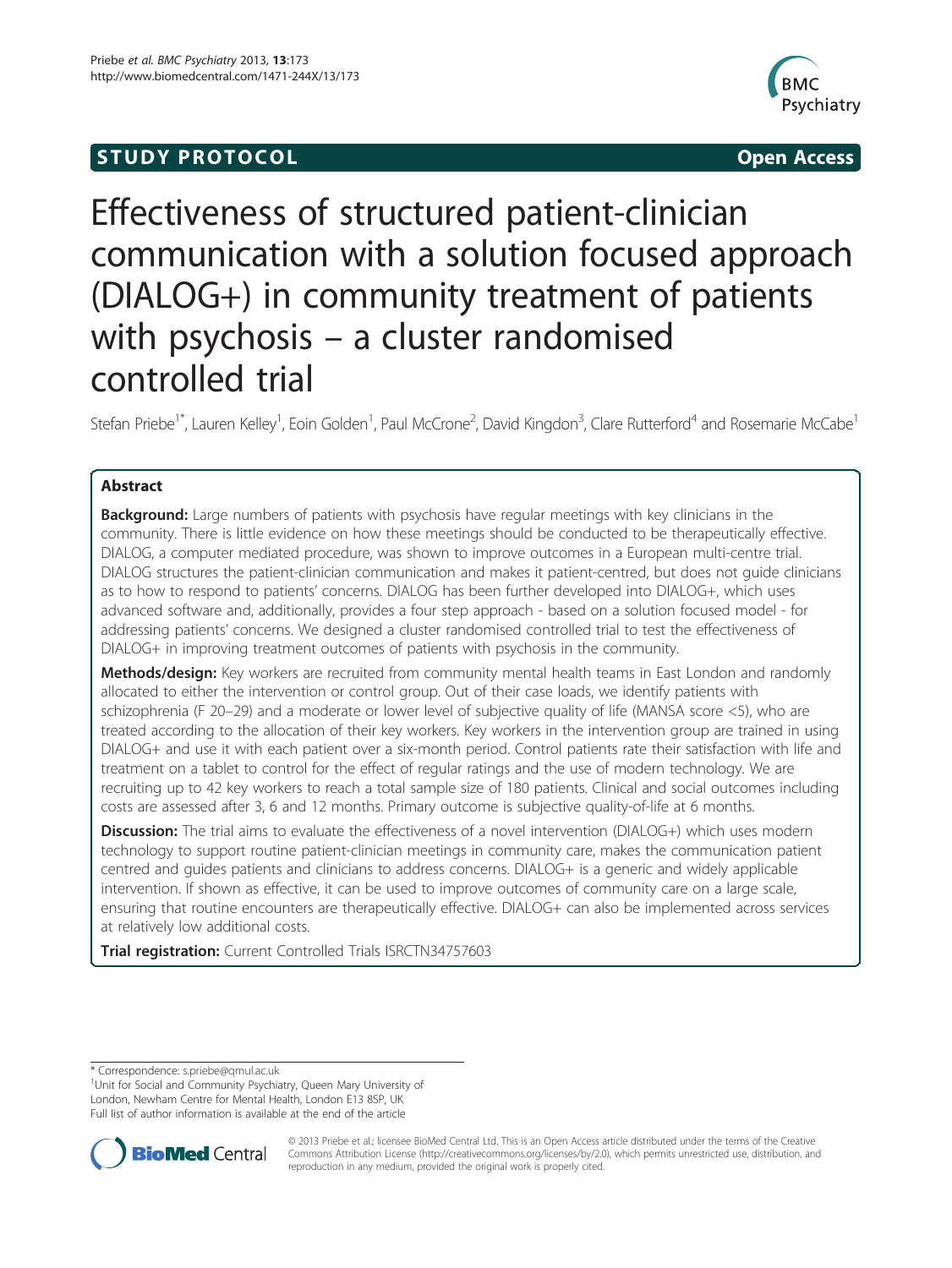## Background

Approximately 1% of the population are affected by schizophrenia and related disorders with particularly high rates in urban areas [[1\]](#page-5-0). Such disorders result in significant distress for patients and carers and account for a substantial societal burden. They also generate high costs to health care systems through the need for on-going intensive care and frequent hospitalisation, and to society at large caused by loss of employment of patients and frequently also carers [[2,3](#page-5-0)].

Patients with severe forms of schizophrenia are now regularly cared for in the community. As a result of major reforms of mental health care since the 1970s and substantial additional investments in the last 10 years, multi-disciplinary community mental health care teams have been set up in various countries including the United Kingdom (UK) and provide on-going care. Every patient has a key worker (usually a nurse or social worker by background) who has regular meetings with the patient to assess their needs, engage them in treatment, and discuss different treatment options and co-ordinate care. Yet, the interaction in these meetings is based more on common sense than on evidence based methods.

Whilst research evidence suggests that a more positive patient-clinician relationship is associated with more favourable outcomes [\[4](#page-5-0)-[7\]](#page-5-0), there is no evidence based intervention to achieve a better therapeutic relationship in community mental health care. Also, until recently there was no evidence based method to structure the communication between patient and clinician in a way that would eventually lead to more favourable clinical outcomes [\[8](#page-5-0)].

DIALOG is the first method to structure the patientclinician interaction in community mental health care that has been shown to be associated with more favourable long term outcomes in a randomised controlled trial [[9](#page-5-0)]. In this computer-mediated intervention, patients are presented with fixed questions regarding their satisfaction with life and treatment and their needs for additional help. Subsequently, the ratings are displayed graphically and can be compared with ratings from previous meetings. In a cluster randomised controlled trial in six European countries, the DIALOG intervention was shown to be effective over a one year period. The intervention was associated with better subjective quality of life (SQOL), fewer unmet treatment needs and higher treatment satisfaction in patients with psychosis. The overall effect size was small. A stronger effect (medium effect size) was observed in the study site in the United Kingdom (East London) and in patients with more problematic baseline scores [[10](#page-5-0)].

Following the trial, the National Institute for Health Research in the UK funded a programme to develop the intervention further both in terms of improving the technology and linking it with a simple psychological intervention informed by principles of Solution Focussed Therapy (SFT) and Cognitive Behavioural Therapy (CBT). The new intervention, combining the original intervention with a new 4-step approach to address problems raised by the patient, is called DIALOG+. The 4-step approach has been developed based on experiences with DIALOG in practice and involving experts in SFT and CBT. The four steps consist of exploring the reasons for the dissatisfaction or wish for additional help and identifying positive coping skills; a forward looking consideration of best hopes and/or small changes; a discussion of all options for helpful actions by the patient, the clinician or other people; and an agreement of actions to be taken. DIA-LOG+ is manualised, and a training programme has been designed with follow-up supervision for clinicians.

DIALOG+ differs considerably from the initial DIA-LOG intervention. DIALOG+ involves a new version of the software (DIALOG 2.0) on a new platform (a tablet), further structures clinicians' behaviour according to the DIALOG+ manual, and involves training of clinicians. DIALOG+ aims to provide a way to deal with the specific concerns raised by the patient and, hence, equip the clinician as well as the patient with a method to explore and deal with problems.

Furthermore, the DIALOG+ intervention is more intensive. It is being delivered at least once a month over a six month period, rather than every two months over a oneyear period, as in the original trial. We have included a wider range of patients, as opposed to those with persistent disorders who had been in care for an average of 15 years in the previous study. Finally, we are comparing the intervention with a more defined control condition than treatment as usual. This will help to control for the effect of the implementation of an electronic device in the clinical setting and the assessment of satisfaction; without providing feedback, expanding on problematic domains or exploring needs for additional help. All of these differences justify a new trial testing the effectiveness of DIALOG+.

Against this background, the trial aims to test whether the regular use of the DIALOG+ intervention over a six month period improves patients' outcomes, and if it is cost-effective.

## Methods

## Study design

In a pragmatic cluster randomised controlled trial key workers and their patients are randomly allocated to the experimental condition using DIALOG+ or the control condition with regular ratings of satisfaction using the DIALOG Scale on a tablet. Both conditions are in addition to treatment as usual. There are four data collection points: baseline, and 3, 6 and 12 month follow-ups.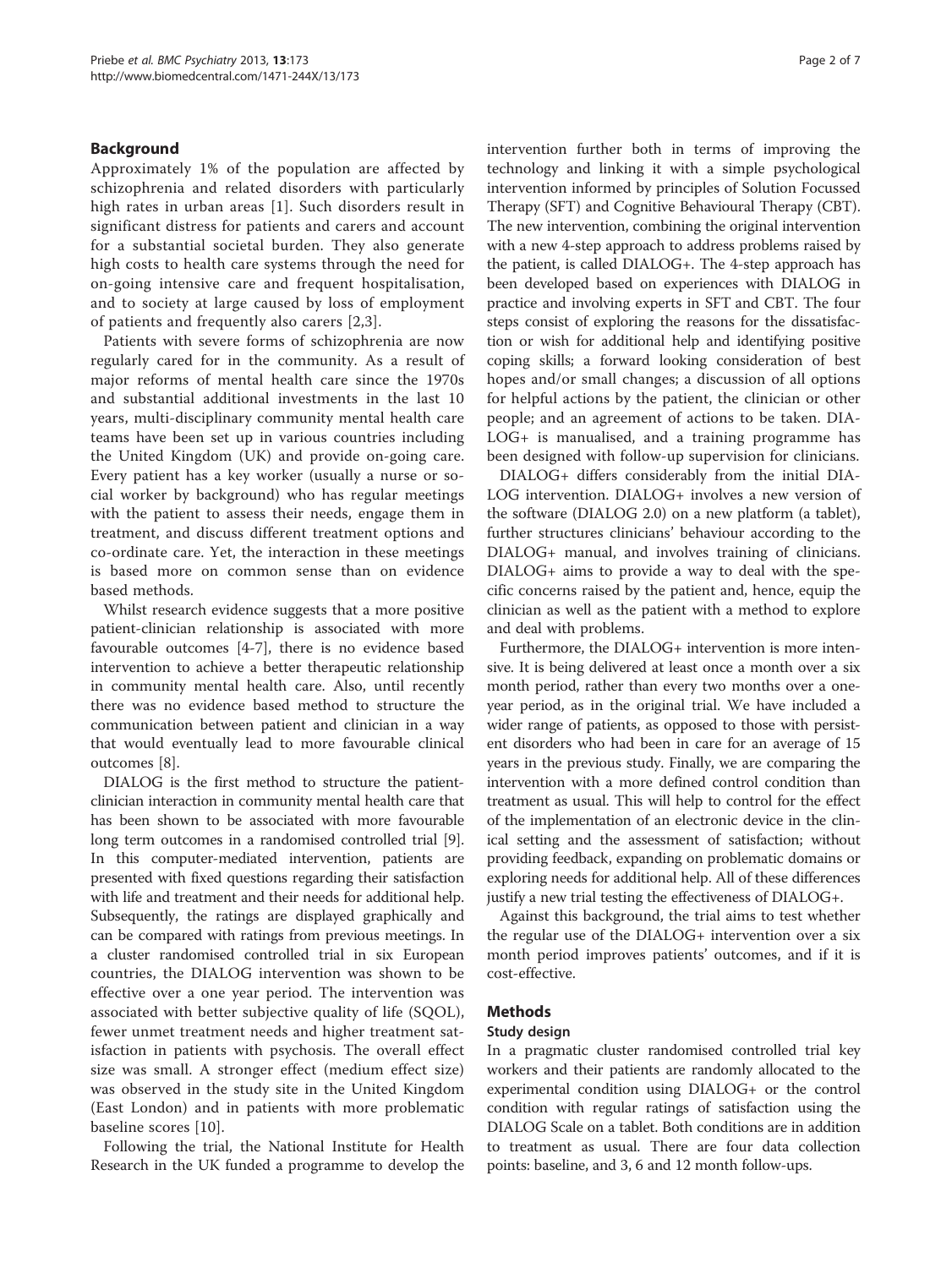Key workers are recruited from Community Mental Health Teams in East London (East London NHS Foundation Trust). We aim to recruit a maximum of seven patients per key worker. If necessary, the patients to approach for participation are randomly selected from the pool of eligible patients on a key worker's caseload. However, this is rare, and usually we recruit fewer than seven patients per key worker. Once all consenting patients (per key worker) meeting the inclusion criteria have been recruited, the key worker – and their patients – are randomly allocated to either the intervention or control condition. Clustering of clinicians prevents contamination effects in the study. Randomisation is carried out via e-mail by an independent statistician at the Pragmatic Clinical Trials Unit of Queen Mary, University of London. The unit of randomisation is the key worker using randomly permuted blocks with variable block sizes and equal allocation ratio.

Key workers use the intervention with their patients for a period of six months. Midway through receiving the intervention (3 months), at the end of the intervention period (6 months), and after a 6 month follow-up period patients are interviewed by researchers and outcomes assessed. These assessments are conducted on NHS sites or in the community.

Researchers assessing the outcomes are blinded to the allocation of the patients. If blinding cannot be maintained, we put researchers working at the Unit for Social and Community Psychiatry at Queen Mary, University of London (who are independent of the core research team) into contact with patients via telephone for conducting the assessment of the primary outcome and, as far as feasible, secondary outcomes. In such cases, patients are asked not to discuss the treatment they received for the duration of the call.

#### Planned interventions

Key workers and their patients in the experimental condition are instructed to use DIALOG+ at least once per month over a six month period, although this may vary due to the practical organisation of care. DIALOG+ is used as defined in the accompanying manual, and the DIALOG 2.0 software runs on a tablet. All key workers in the experimental group are trained in one session before beginning the intervention. The training is provided by two experienced clinicians who are independent of the research study team (both qualified in psychological treatments), with the number of training sessions divided between the two. For practical reasons, the majority of training is carried out one to one. During the training session, key workers are provided with reading material and the DIALOG+ manual, have the procedure demonstrated to them, participate in a role-play exercise, and have the opportunity to watch videos. For each key worker, the first DIALOG+ session with a patient is audio-recorded and feedback is provided by their trainer via a follow-up session. A subsequent DIALOG+ session is also audio-recorded to provide further feedback. Throughout the duration of the study key workers can contact the trainers for further sessions for support and advice at any time.

Key workers and patients in the experimental group may decide to continue with DIALOG+ after the end of the six month intervention. This will be documented and considered in the analysis of outcomes after the follow-up period.

The control condition includes treatment as usual plus a defined intervention that also involves the use of a tablet and an assessment of the patient's satisfaction. The patients use the device to rate their satisfaction on the 11 domains of the DIALOG scale. The intervention is delivered with the same frequency as DIALOG+, with such assessments being undertaken after a routine meeting. The key workers are instructed to demonstrate the software to the patients prior to their first time completing the scale. Patients need to complete the scale alone without the key worker's help, and patients and key workers are not to discuss the ratings. This is intended to control for the effect of the implementation of an electronic device in the clinical setting and the regular assessment of satisfaction.

#### Inclusion and exclusion criteria

To reflect the pragmatic nature of the trial, there are wide inclusion criteria and very few exclusion criteria for both clinicians and patients. The inclusion criteria for patients are wider than in the original DIALOG trial to test whether patients with more acute disorders, who have not been in care for many years and whose treatment in secondary services may not continue for another year, can also be recruited and benefit from the intervention.

#### Key workers

Clinicians are key workers currently employed in the East London NHS Foundation Trust, working in community mental health teams and meeting the following criteria:

- Professional qualification as a clinician (nurse, social worker, psychologist, occupational therapist, doctor);
- More than 6 months experience of working in community mental health care;
- Working as care coordinator.

Clinicians are excluded if they have to attend a scheduled training course of more than two weeks' time during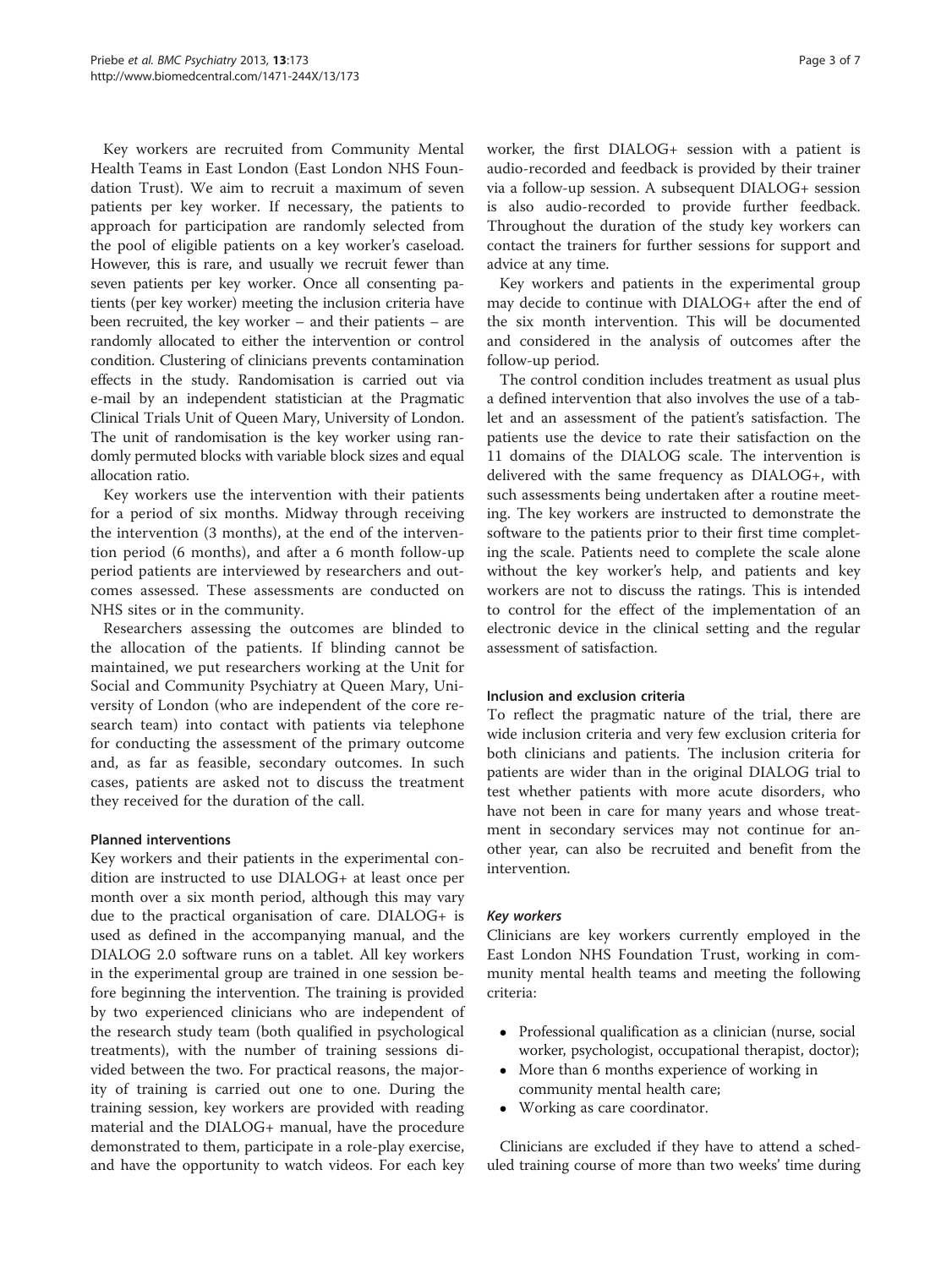the study period and will not continue their carecoordinating role whilst attending training.

#### **Patients**

We recruit patients in the East London NHS Foundation Trust, currently treated in a community mental health care team, fulfilling the following criteria:

- Treatment in a community mental health care team for at least one month;
- No planned discharge for the next six months;
- Clinical diagnosis of schizophrenia or a related disorder (F20-29);
- Age between 18 and 65 years;
- A mean score of lower than 5 on the MANSA;
- Capacity to give informed consent.

## Exclusion criteria

- Insufficient command of the English language for conducting meetings in English and filling in the assessment instruments of outcomes;
- A mean score of 5 or more on the MANSA;
- Learning difficulties.

## Outcome measures

Outcomes are assessed at baseline and after 3, 6, and 12 months.

The primary outcome is subjective quality of life, measured on the Manchester Short Assessment of Quality of Life (MANSA) (as in the original trial testing DIALOG) [\[11\]](#page-5-0)

Secondary outcomes for the trial are:

- Recovery as measured on the severity parts of each of the 24 items of the CHOICE scale [[12](#page-5-0)] (satisfaction, i.e. the second part of each item, is already assessed on the MANSA)
- Objective Social Outcomes (SIX) [[13](#page-5-0)], also assessed using the MANSA (sections 2 and 3), at 6 and 12 months only
- Social contacts in the last week in a structured interview
- Treatment Satisfaction on the Client Satisfaction Questionnaire (CSQ-8) [\[14\]](#page-5-0)
- The Therapeutic Relationship on the Scale for Assessing Therapeutic Relationships in community mental health care (patient and clinician versions) [[15](#page-5-0)]
- Needs on the Camberwell Assessment of Need Short Appraisal Schedule, patient-rated version [\[16\]](#page-5-0)
- Self-Efficacy on the General Self-Efficacy Scale [\[17\]](#page-5-0)
- Psychopathological Symptoms on the Brief Psychiatric Rating Scale [\[18\]](#page-6-0)
- Costs of care, assessed on the Client Service Receipt Inventory [[19](#page-6-0)], i.e. data on the use and frequency of inpatient care, outpatient care (face to face meetings), and other health services which are obtained from case notes, electronic databases and patients themselves.
- Mental well-being on the Warwick-Edinburgh Mental Well-Being Scale (WEMWBS) [\[20\]](#page-6-0).

All outcomes are assessed at baseline and after 3, 6, and 12 months.

## Qualitative assessments

For assessing the feasibility of the intervention, adherence to the manual and its effects in the patient-clinician meetings, each patient-clinician pair in the intervention group has one of their meetings video-taped (or when unpractical audio-taped) and analysed. In the control group, we do the same for 20% of the sample. Adherence to manual in the intervention group is assessed against the manual for DIALOG+, using an adherence scale developed by the research team.

The software records automatically what domains were explicitly discussed in DIALOG+ and what actions were agreed. This information is synchronised to a server that un-blinded members of the research team have access to.

At the end of the intervention, separate focus groups will be conducted and audio-taped with patients and clinicians in the intervention group to obtain their experiences and suggestions for improvements.

## Statistical analysis

The primary analysis of subjective quality of life as measured on the MANSA will be conducted using a generalised linear model with a fixed effect for treatment and baseline MANSA score and a random effect for key worker to account for clustering.

Secondary outcomes will be analysed using a similar approach, with adjustment for corresponding baseline values.

Sensitivity analyses will be performed to explore the impact of missing data on our conclusions.

All analysis will be conducted under the intention to treat principle and significance testing will be at the 5% level (2-sided). A full analysis plan will be developed and agreed prior to any analysis or unblinding of the data. Results will be presented to follow the recommendations given in the CONSORT statement extension for the reporting of cluster randomised trials.

## Economic evaluation

The cost of the DIALOG and DIALOG+ interventions are expected to be low and will mainly comprise any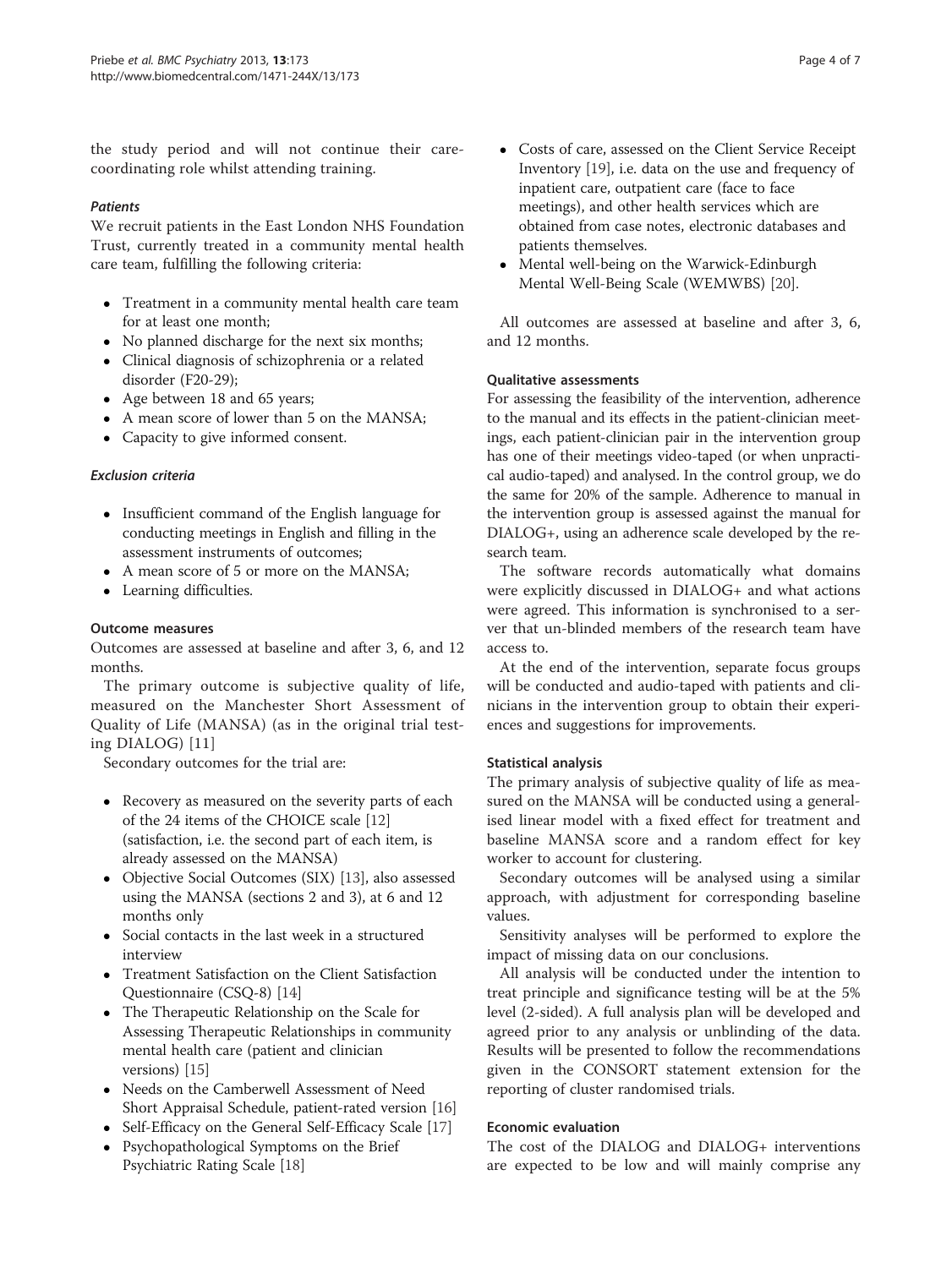extra time spent with the patient to administer the intervention. There will though be costs associated with (i) refining the procedure and developing DIALOG+ (but when apportioned across all patients who might receive the intervention these will be minimal), and (ii) training key workers in their use. A nominal developmental cost per patient will be included and resources and time required for training will be measured and costed. Total costs will be calculated by combining the intervention costs with those associated with the use of other services. Cost differences will be analysed using bootstrap methods due to the expected skewness in the data distributions. Costs will be combined with the primary outcome measure in the form of a cost-effectiveness analysis. If costs are lower for one group than another and outomes are better then it will be 'dominant' in terms of cost-effectiveness. If costs are higher and outcomes are better then an incremental cost-effectiveness ratio will indicate the extra costs incurred to produce an extra unit-improvement in quality of life. Uncertainty around these estimates will be analysed using costeffectiveness planes and cost-effectiveness acceptability curves [[21\]](#page-6-0).

## Qualitative analysis

Videotapes will be analysed according to specific criteria (using a purposely developed adherence scale) for adherence to the manual. Audiotapes from focus groups will be analysed using thematic analysis.

## Proposed sample size

We aim to recruit 42 key workers in total; with each key worker providing an average of four to five patients, providing a total of 180 patients.

Assuming a practically negligible cluster effect (as in the original trial) the sample size will be sufficient to detect a medium effect size of 0.5 (Cohen's D) with 80% power at the 5% significance level (2-sided). A slightly higher effect of 0.57 will be detected with 90% power.

The effect size of 0.5 would require that at the end of the intervention patients in the experimental condition rate their satisfaction with at least 3 out of 12 life domains in the MANSA at least one point higher than patients in the control condition.

This sample size allows for a cluster attrition rate of 6 key workers (30 patients) and a patient dropout rate of less than 10%.

#### Recruiting participants and obtaining informed consent

Clinicians working in Community Mental Health Teams in the East London boroughs of Hackney, Newham and Tower Hamlets are approached by the managers of East London NHS Foundation Trust and asked to participate in the study. Written informed consent to participate is obtained from individual key workers.

Key workers, supported by research and administrative staff, identify patients on their caseloads fulfilling the inclusion criteria, and then ask suitable patients for consent to be approached by a researcher. If the answer is yes, a researcher arranges a meeting with the patient to provide an information sheet and to discuss the project in full. At the meeting, the researcher goes through the information sheet, explains the study, obtains written informed consent, and establishes all inclusion criteria.

Patients are informed through their consent forms that they are free to withdraw from the study at any time, without giving reason and without any negative consequences. This will be emphasised by the researcher in all discussions explaining the study and prior to taking informed consent.

As part of this process we obtain consent for one of the patient's sessions with their key worker to be video recorded in order to assess adherence to the procedure, and for patients to attend an audio-recorded focus group at the end of their intervention period to discuss their experiences with other patients. This is optional for patients, and if they do not wish to be video recorded or take part in the focus group this will not impact on their participation in the study.

#### Ethics approval

The study has been approved by the London-Stanmore National Research Ethics Service Committee (REC reference 12/LO/1145). All data will be stored in line with the Data Protection Act. All audio and video recorded data will be encrypted and password protected.

## Trial steering committee and data monitoring and ethics committee

Both a Trial Steering Committee and a Data Monitoring and Ethics Committee have been set up. No formal interim efficacy analyses have been planned.

## **Discussion**

At present, large numbers of patients with psychosis regularly meet key workers in community mental health teams, but the patient-clinician interactions are not guided by evidenced based principles. A method to make these interactions more effective will not be a specialist programme for a small number of patients, but a generic method that can be utilised in routine care throughout the NHS and potentially in other countries with similar services providing care in the community for patient with psychosis (DIALOG+). It does not require setting up new services or restructuring of organisations. It can be implemented at relatively low costs, particularly as it will not require extensive training of clinical staff, and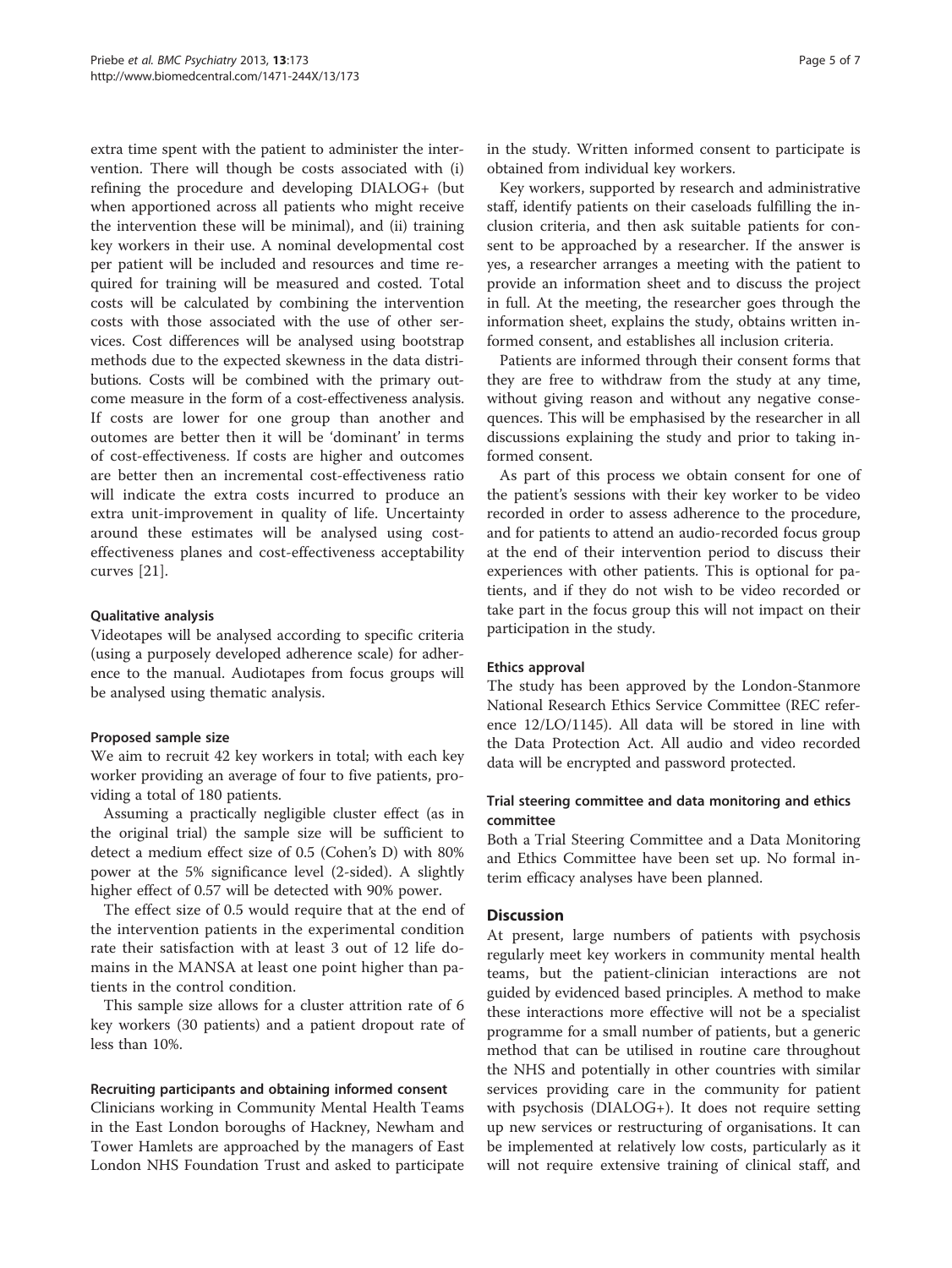<span id="page-5-0"></span>can benefit tens of thousands of patients in the NHS at the same time. Thus, even small health and social gains for individual patients will add up to substantial public health effects. This also applies to potential cost savings. The FOCUS study (in which patients' outcomes were assessed by researchers and fed back to clinicians without structuring clinician-patient communication) suggested annual cost savings of regular outcome data feedback (which is also provided in DIALOG+) equivalent to £5172 per patient through reduced bed use [\[22\]](#page-6-0). If replicated for only 20% of patients with schizophrenia and related disorders in community care in the NHS, the savings would exceed £100 million every year.

The procedure of DIALOG+ will also provide regular outcome data, i.e. patients' ratings of satisfaction with life, treatment satisfaction and needs for further care. This data can be used to evaluate services on a local, regional and national level. So far, attempts to establish outcome assessment in routine community mental health care have largely failed, partly because it is difficult to motivate clinicians and patients to rate and enter outcome data on a regular basis. DIALOG+ provides a method to generate such data in way that is meaningful to clinicians and patients, and is likely to facilitate routine outcome assessment in secondary mental health services in the NHS.

The trial pursues the ambitious aim of testing a new intervention that can be rolled out widely and at low costs, and – if successful - ensures that routine patientclinician meetings in the community are therapeutically effective. The intervention is based on well-established models of psychological treatments, in particular on solution focused therapy, but has been specified so that it is easy to train, enables clinicians to bring in existing therapeutic skills and uses modern technologies. The trial involves various teams across East London and is pragmatic in terms of being implemented in routine care.

#### Competing interests

There are no competing interests for any of the authors.

#### Authors' contributions

SP coordinated and produced the initial outline of the application, is chief investigator for the 'EPOS' trial, and was involved in the development of the protocol and preparation for publication. LK contributed to the preparation of the protocol for publication. EG draft of proposal, design and development of the protocol. PM prepared the plans for economic analysis. DK contributed to the design and development of the protocol. CR contributed to the methodology and analysis plan. RM draft of proposal, design and development of the protocol. All authors have read and approved the final manuscript.

#### Acknowledgements

This paper presents independent research funded by the National Institute for Health Research (NIHR) under its Programme Grants for Applied Research Programme (Grant Reference Number RP-PG-0108-10023). The views expressed are those of the authors, and not necessarily those of the NHS, the NIHR or the Department of Health. The authors thank Harvey Ratner and Chris Iveson of 'BRIEF' for their help in developing the DIALOG+ intervention; Thomas Becker, Tom Craig, Daniel Freeman, Lars Hansson, and Elizabeth Kuipers for overseeing the trial in the Trial Steering Committee; and Husnara

Khanom, Serif Omer, Domenico Scaringi, and Sophie Walsh for their work on the data collection.

#### Author details

<sup>1</sup>Unit for Social and Community Psychiatry, Queen Mary University of London, Newham Centre for Mental Health, London E13 8SP, UK. <sup>2</sup>Kings College London, Health Service and Population Research Department, Institute of Psychiatry, De Crespigny Park, London, SE, UK. <sup>3</sup>Faculty of Medicine, University of Southampton, Building 85, Life Sciences Building, Highfield Campus, Southampton SO17 1BJ, UK. <sup>4</sup>Centre for Primary Care and Public Health, Blizard Institute, Barts and The London School of Medicine and Dentistry, Yvonne Carter Building, 58 Turner Street, London E1 3AB, UK.

#### Received: 28 March 2013 Accepted: 21 June 2013 Published: 26 June 2013

#### References

- Lloyd T, Kennedy N, Fearon P, Kirkbride J, Mallett R, Leff J, et al: Incidence of bipolar affective disorder in three UK cities: results from the AESOP study. Brit J Psychiat 2005, 186:126-131.
- 2. Gupta RD, Guest JF: Annual cost of bipolar disorder to UK society. Brit J Psychiat 2002, 180:227–233.
- National Institute for Health and Care Excellence: The clinical effectiveness and cost effectiveness of newer atypical antipsychotic drugs for schizophrenia. TA43. London: National Institute for Health and Care Excellence; 2002.
- 4. Klinkenberg WD, Calsyn RJ, Morse GA: The helping alliance in case management for homeless persons with severe mental illness. Community Ment Hlt J 1998, 34:569–578.
- 5. McCabe R, Priebe S: The therapeutic relationship in the treatment of severe mental illness: a review of methods and findings. Int J Soc Psychiatr 2004, 50:115–128.
- 6. Priebe S, Gruyters T: The role of the helping alliance in psychiatric community care. A prospective study. J Nerv Ment Dis 1993, 181:552–557.
- 7. Tattan T, Tarrier N: The expressed emotion of case managers of the seriously mentally ill: the influence of expressed emotion on clinical outcomes. Psychol Med 2000, 30:195–204.
- 8. Priebe S, McCabe R: The therapeutic relationship in psychiatric settings. Acta Psychiat Scand 2006, 429:69–72.
- 9. Priebe S, McCabe R, Bullenkamp J: Structured patient-clinician communication and one-year outcome in community mental health care: a cluster randomised controlled trial. Brit J Psychiat 2007, 191:420–426.
- 10. Van den Brink R, Wiersma D, Wolters K, Bullenkamp J, Hansson L, Lauber C, Martinez-Leal R, McCabe R, Rossler W, Salize H, Svensson B, Torres-Gonzales F, Priebe S: Non-uniform effectiveness of structured patient-clinician communication in community mental healthcare: an international comparison (DIALOG). Soc Psych Psychi Epid 2011, 46:685–693.
- 11. Priebe S, Huxley P, Knight S, Evans S: Application and results of the Manchester short assessment of quality of life (MANSA). Int J Soc Psychiatr 1999, 45:7–12.
- 12. Greenwood KE, Sweeney A, Williams S, Garety P, Kuipers E, Scott J, Peters E: Choice of outcome in CBT for psychosis (CHOICE): the development of a new service user–led outcome measure of CBT for psychosis. Schizophrenia Bull 2010, 36:126–135.
- 13. Priebe S, Watzke S, Hansson L, Burns T: Objective social outcomes index (SIX): a method to summarise objective indicators of social outcomes in mental health care. Acta Psychiat Scand 2008, 118:57–63.
- 14. Nguyen TD, Attkisson CC, Stegner BL: Assessment of patient satisfaction: development and refinement of a service evaluation questionnaire. Eval Program Plann 1983, 6:299-313.
- 15. McGuire-Snieckus R, McCabe R, Catty J, Hansson L, Priebe S: A new scale to assess the therapeutic relationship in community mental health care: STAR. Psychol Med 2007, 37:85–95.
- 16. Phelan M, Slade M, Thornicroft G, Parkman S: The Camberwell assessment of need (CAN): comparison of assessments by staff and patients of the needs of the severely mentally ill. Social Psych Psych Epid 1996, 31:109–113.
- 17. Schwarzer R, Jerusalem M: General self-efficacy scale. In Measures in health psychology: a user's portfolio. Causal and control beliefs. Edited by Weinman J, Wright S, Windsor JM. UK: Nfer-Nelson; 1995:35–37.